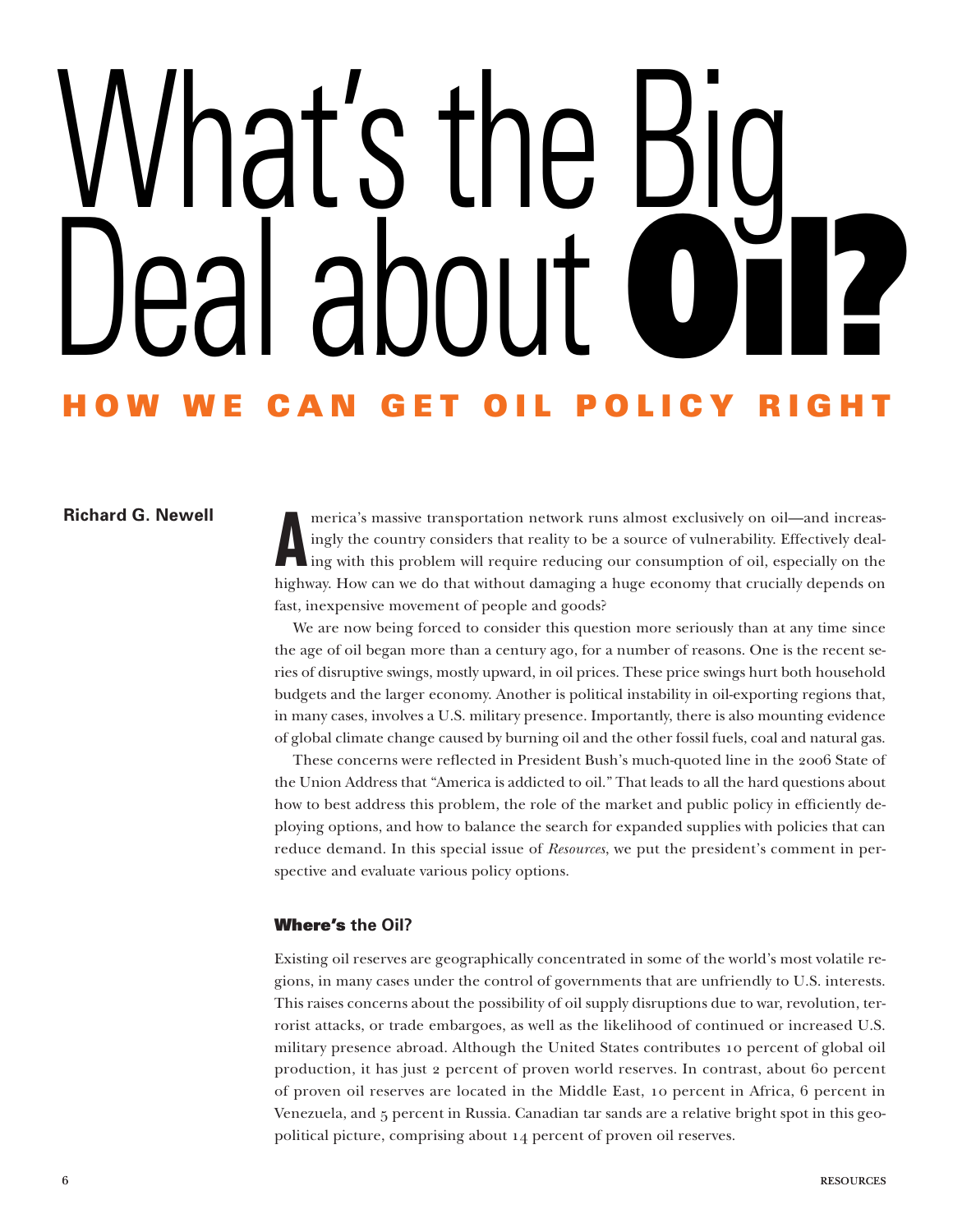Some analysts have also drawn recent attention to the view that world oil production has peaked. In the past, however, new discoveries and improved technology have continually led to increases in world oil reserves and production along with consumption growth. A case in point is Chevron's announcement in September that it has tapped petroleum reserves in the Gulf of Mexico that could rival Alaska's Prudhoe Bay in size. In the process, it set several records for ultradeep drilling. And while conventional oil production will no doubt peak *at some point in time*, unconventional and synthetic sources of oil—such as tar sands and coal-to-liquids (CTL) are already competitive at or near current price levels and could last for a long time to come.

## **Putting Prices in Perspective**

At press time, the average price of gasoline at the pump was about \$2.30 per gallon, down from recent highs above \$3 per gallon. Since early 2002, gasoline prices have doubled, along with a tripling of crude oil prices from around \$20 per barrel to \$60 or more per barrel. Crude oil price changes tend to be quickly passed through to consumers at the rate of about 24 cents per gallon of gasoline, for every \$10 per barrel change in the price of crude (see the graph on next page).

The vast majority of the gasoline price increases over the last several years are therefore attributable to crude oil price increases. Historically tight refining capacity and weatherrelated disruptions have played secondary roles. Refinery or pipeline shutdowns—such as during Hurricanes Katrina and Rita last year—can impede production and distribution of petroleum products, leading to short-term gasoline price spikes.

Crude oil is freely traded internationally and prices are determined by balancing supply and demand at the global level. Due to vigorous economic growth in the United States, China, and other countries, world petroleum demand has soared over the past several years.

At the same time, world oil production is very close to full capacity, and new production capacity has been slow to emerge. Industrialized countries have exhausted most lowcost domestic production opportunities, and oil companies face considerable risk and restrictions when making investments in less-developed countries. Global oil supply stands at 84 million barrels per day, while spare capacity is only 1 to 1.5 million barrels per day—the lowest level in three decades.

These tight market conditions, coupled with concerns over potential oil supply disruptions in locations such as Iraq, Iran, Nigeria, and Venezuela, are behind a roughly threefold increase in crude oil prices since early 2002. In a global oil marketplace, a disruption anywhere raises prices

# **Oil Used for Transportation, Heating, Power, and Other Purposes**



U.S. Energy Information Administration, *Annual Energy Review* (2005)

#### **What's all the oil for?**

**America runs on oil, by far our biggest single fuel source. About 40 percent of the energy used in the United States comes from consuming 21 million barrels per day of petroleum products, the majority of which is imported. Two-thirds of U.S. oil consumption is for transportation purposes and the majority of that goes into passenger vehicles. The balance of transport fuels, including diesel and jet fuel, go for the planes, trucks, and ships that make it possible for us to have raspberries in January** 

**and get packages absolutely overnight. The U.S. industrial sector gets 37 percent of its energy from petroleum, and home-heating oil comprises a significant portion of energy costs for homes in the Northeast. Crude oil is also used for an array of other consumer and industrial products, including lubricants, asphalt, and plastics.**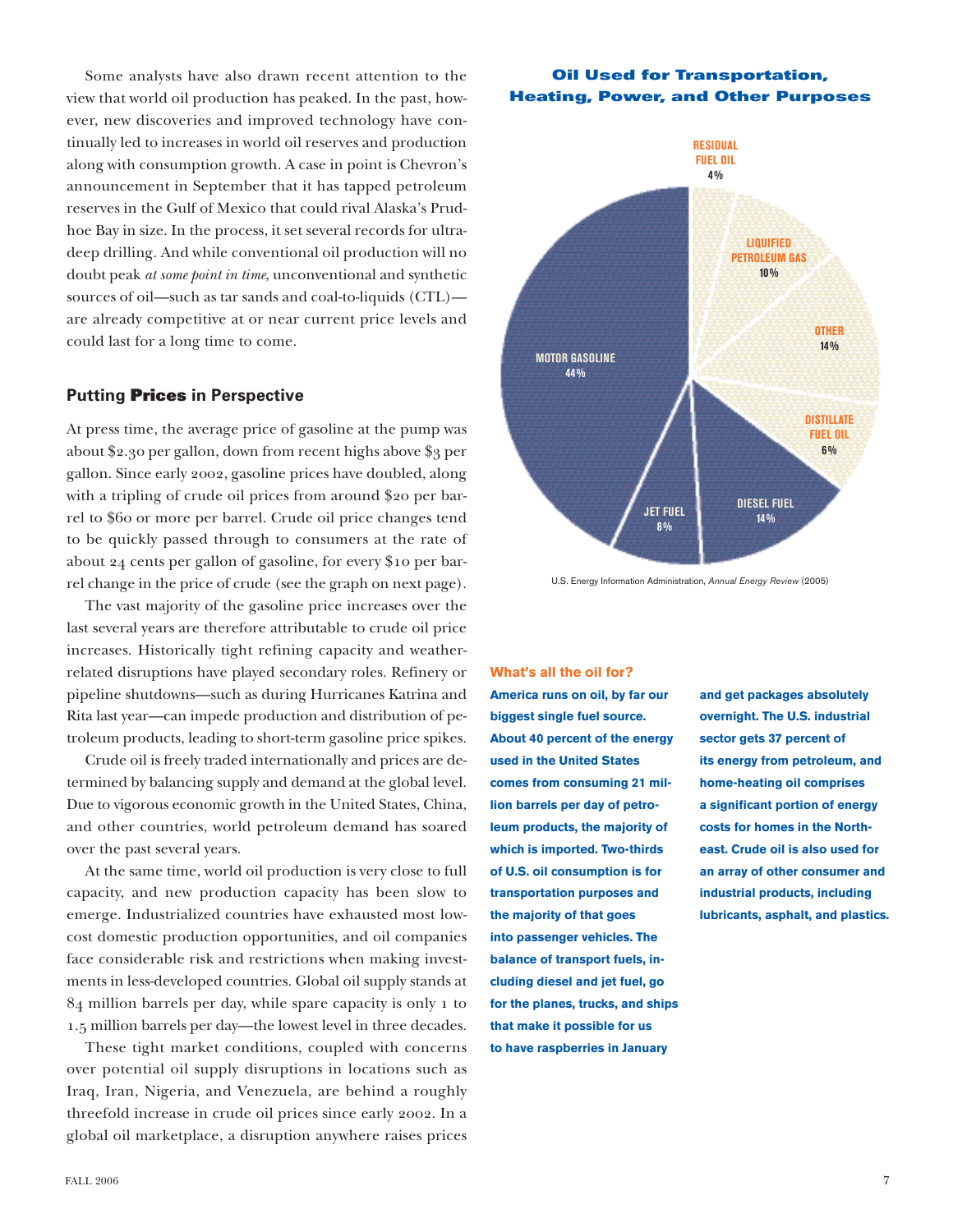#### **Crude Oil Prices Largely Determine Gasoline Prices**



Monthly averages from U.S. Energy Information Administration

everywhere—regardless of how much is imported. The bottom line is that there is little the government can do to control the price of oil.

#### **Implications for the Economy**

The macroeconomic impact of oil price spikes is a distinct concern. Every major oil price increase since 1970, except the current one, has been associated with a recession. This raises worries about inflationary effects, interest rate hikes, increased production costs, slower GDP growth, and potential recession and job losses.

Then there's the fact that the United States imports 60 percent of the petroleum it consumes, about double the share we imported two decades ago. When oil prices spike, we send large additional amounts of wealth overseas to pay for an increasing oil-import bill—over \$240 billion in 2005. This has to be balanced, of course, against the fact that U.S. households and businesses benefit greatly from the same imports, particularly when prices are low.

So far, however, the price increases over the last several years have been only a modest drag on economic growth. In contrast to conditions during price shocks of the 1970s and early 1980s, global economic growth has been robust, inflation and interest rates have been historically low, and the oil intensity of the U.S. economy (the ratio of oil consumption to GDP) has declined.

#### **Pricing the Alternatives**

Although oil prices have risen to more than \$70 per barrel in recent months, they have also averaged as low as \$20 per barrel within the last five years. Having lived through the oil price spikes—and then dramatic declines—of the 1980s, oil companies typically use an expected oil price of less than \$40 per barrel when making long-term investments. Most current forecasts by government and private analysts project oil prices in the \$35–\$55 per barrel range over the next two decades, whereas the large capital investments associated with many alternatives would last for several decades.

Only conventional oil, tar sands, and gas-to-liquids (GTL conversion of natural gas to transport fuel) are clearly profitable at these prices (see the figure on next page). The federal ethanol subsidy of 51 cents per gallon is equal to about \$30 per barrel of oil equivalent (that is, energy equal to one barrel of oil), making ethanol competitive at oil prices as low as \$20 per barrel of oil. Given these market signals, largescale commercial production of Canadian tar sands and ethanol has already begun and is expanding rapidly. One million barrels of oil from Canadian tar sands are being produced per day, a rate that is projected to almost triple over the next decade. U.S. ethanol production, virtually all of which comes from corn, has risen from 106,000 to 250,000 barrels per day since 2000. It is expected to roughly double again by the end of the decade at projected oil prices and with current government subsidies.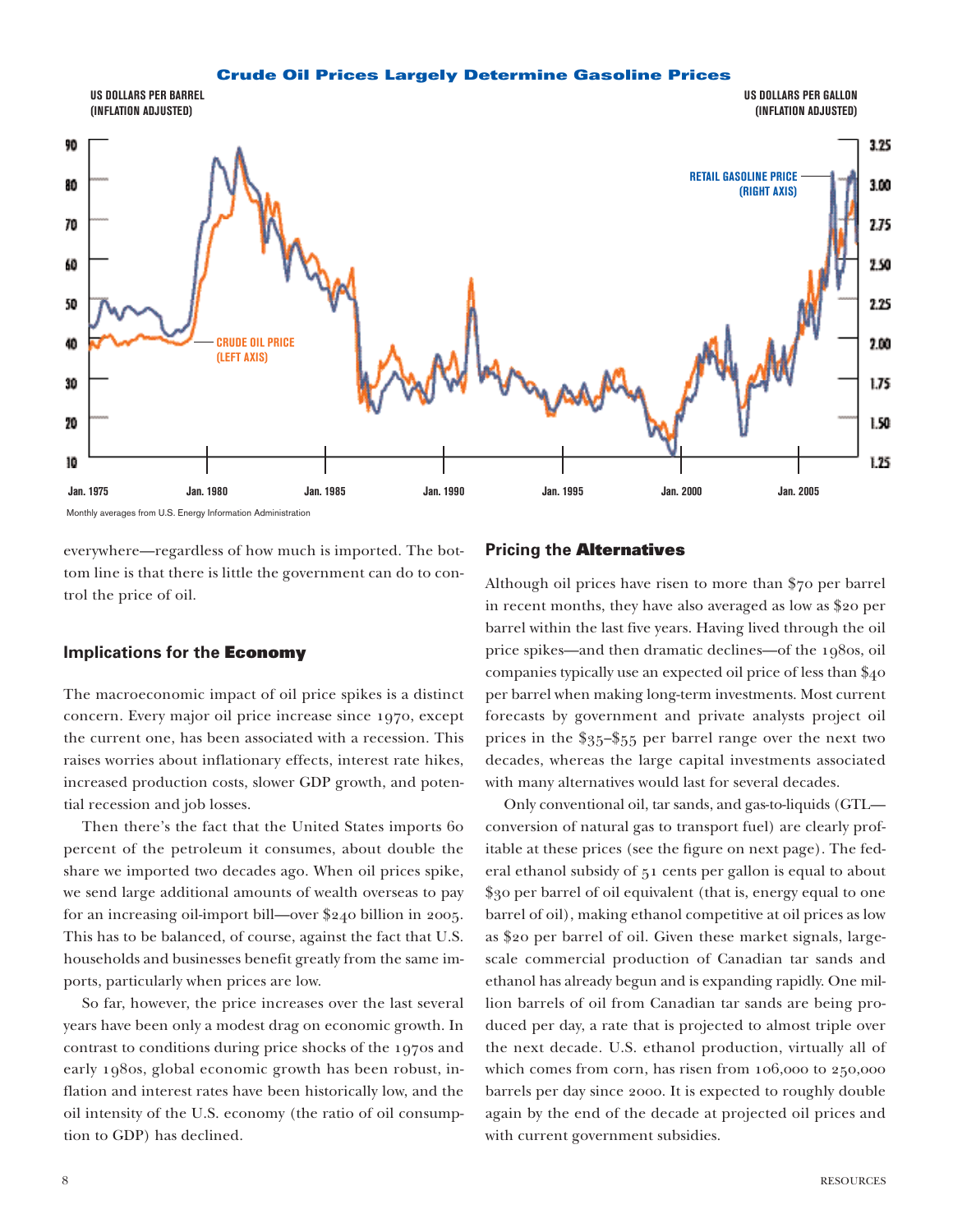GTL technology has developed rapidly in recent years, as higher oil prices have made it a more attractive option for "stranded" natural gas reserves that have no local market. Currently, only Malaysia and South Africa have commercial GTL operations, but new projects have been proposed for Algeria, Australia, Egypt, Iran, Nigeria, and Qatar. Commercial-scale CTL plants have operated in South Africa for several decades. Interest in other countries was limited until recently, but China now has plans to open two CTL plants after 2008 and a number of proposals have been floated in the United States.

For other alternatives, such as oil shale and cellulosic ethanol, costs are uncompetitive even at the high prices recently experienced. The technologies needed for production require further research, development, and demonstration to bring down costs and establish commercial viability. Cellulosic ethanol is made from grasses, agricultural waste, and other sources of biomass rather than corn, sugar cane, or other higher-value agricultural feedstocks. Interest in cellulosic ethanol has increased considerably, and the federal renewable fuel standard passed in the Energy Policy Act of 2005 ensures that at least some commercial cellulosic ethanol will be produced in the next several years.

## **Dealing with the Environmental Consequences**

While recent congressional debates have focused on the potential benefits and environmental risks of expanding access for drilling in the Outer Continental Shelf and Arctic Na-

tional Wildlife Refuge, the larger environmental issue looming is global climate change. Rising oil prices present both opportunities and risks from the perspective of reducing greenhouse gas (GHG) emissions, particularly carbon dioxide. The incentive that high oil prices bring for increasing fuel economy and encouraging other sources of demand reduction is a clear winner for the climate.

Renewable fuels like ethanol can also lead to moderate or more dramatic reductions in GHG emissions, depending on the feedstock. Although corn-based ethanol offers significant gains in terms of reducing petroleum use, it offers only moderate climate benefits. GHGs from corn-ethanol production and use are only about 20 percent lower than for gasoline because of the need to use fossil fuels like natural gas in the process of growing and processing the corn. More importantly, cellulosic ethanol has the potential to reduce GHG emissions by about 80 percent relative to gasoline.

On the other hand, the most economically competitive, large-scale substitutes for conventional oil are currently not renewable fuels, but tar sands and CTL. Shale oil is currently expensive to produce, but the resource base is large, and costs could come down considerably. Reasonable estimates put GHG emissions associated with the production and use of tar sands at about 25 percent higher, oil shale at about 65 percent higher, and CTL at about 75 percent higher than conventional oil. These higher levels of GHG emissions are due to greater emissions during the production process, whereas GHG emissions from end-use combustion of these fuels are roughly the same.



Source: Costs. U.S. Energy Information Administration, *Annual Energy Outlook* (2006), other sources. Emissions, A. Brandt and A. Farrell (2006), M. Wang (GREET model 2006).